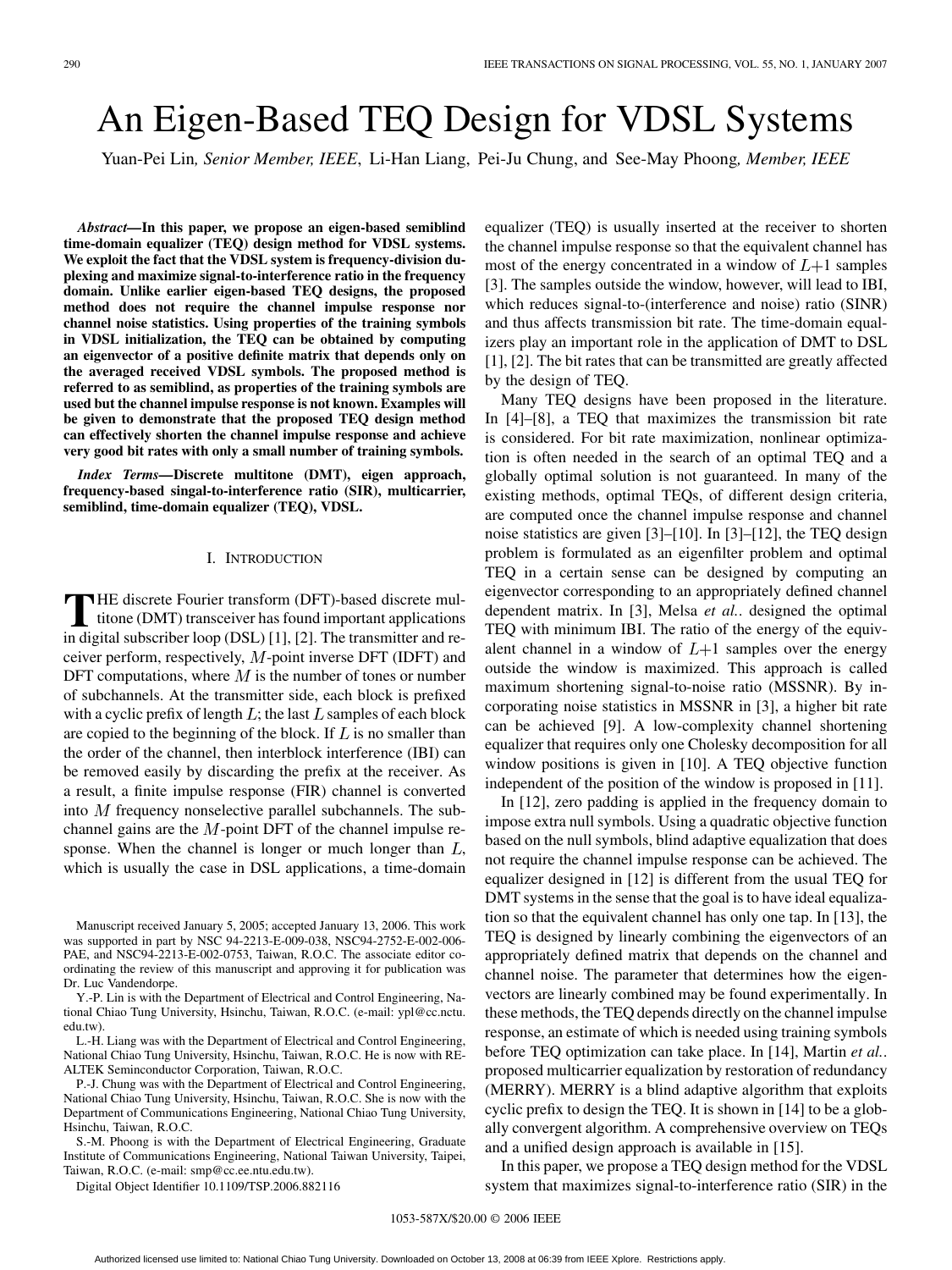<span id="page-1-0"></span>frequency domain using an eigenfilter approach. In the VDSL system, frequency-division duplex is used to separate upstream and downstream signals. In symmetric transmission mode, around half the tones are set aside for downstream transmission and the other half for upstream. For asymmetric transmission mode, more tones are used for downstream and fewer for upstream. For the downstream application, the upstream tones are referred to as the null tones in this paper. Similarly, the downstream tones are called the null tones in the upstream transmission.

In VDSL training symbols, around half of the downstream/upstream tones are pilots and the other half carry messages [\[2\].](#page-7-0) We will exploit these properties of the training symbols to maximize SIR in the frequency domain. Our proposed method is different from existing eigenmethods in two aspects. First, the channel impulse response is not needed and the TEQ can be computed directly using an average of the received VDSL symbols without channel estimation. Otherwise an estimate of the channel impulse response should be first computed for TEQ optimization and the performance depends on the accuracy of channel estimation. An estimate of the channel impulse response is more complex for VDSL systems. as not all the tones are used and the frequency response of the channel is available only on the tones used. Furthermore, not having to estimate the channel will also save training time. Secondly, the objective function is formulated in the frequency domain; the optimization implicitly takes into account the equivalent channel's frequency response. The frequency response of the equivalent channel critically affects subchannel SNR and thus bit rate. We will demonstrate through examples that the proposed TEQ design method can achieve very good bit rates with only a small number of training symbols. Some preliminary results have been reported in [\[16\]](#page-7-0).

This paper is organized as follows. In Section II, we give a brief review of training symbols in VDSL systems and mention the properties that will be used later for TEQ design. In Section III, we formulate an objective function of SIR in the frequency domain by exploiting the fact that the underlying system is frequency-division multiplexing and by exploiting properties of training symbols. The optimal TEQ is derived in [Section IV.](#page-4-0) Simulation examples are given in [Section V](#page-5-0). A conclusion is given in [Section VI.](#page-7-0)

*Notation:*

- 1) Boldfaced lower case letters represent vectors and boldfaced upper case letters are reserved for matrices. The notation  $A^{\dagger}$  denotes transpose conjugate of A.
- 2) The notation  $\mathbf{I}_M$  is used to represent the  $M \times M$  identity matrix.
- 3) The notation W is used to represent the  $M \times M$  unitary DFT matrix given by

$$
[\mathbf{W}]_{kn} = \frac{1}{\sqrt{M}} e^{-j\frac{2\pi}{M}kn} \quad \text{for } 0 \le k, n \le M - 1.
$$

# II. VDSL SYSTEM TRAINING SYMBOLS

In the VDSL system, frequency-division duplexing is used to separate upstream and downstream signals [\[2\].](#page-7-0) In symmetric transmission mode, around half the tones are set aside for downstream transmission and the other half for upstream transmission. For asymmetric transmission mode, more tones are used for downstream and fewer for upstream. For downstream application, the tones used for transmission are called the data tones and the upstream tones are called the null tones. On the null tones, zeros are sent. Similarly, in upstream applications, the tones used for transmission are the data tones and the downstream tones are the null tones. In one of the training stages, only one direction is transmitting while the other direction is silent, i.e., not transmitting anything. In this stage, we can assume the signals on the null tones are zeros. Note that the null tones may contain the signal transmitted in the opposite direction in "show time," the stage of actual data transmission. In a VDSL training symbol, about half of the data tones are set aside for pilots (even tones and tones that are multiples of ten plus nine) and the others are used for transmitting initialization messages. For all data tones, symbols are drawn from a quadrature phase-shift keying (QPSK) constellation. The QPSK symbols on the pilot tones are determined in a pseudorandom manner but remain the same for all training symbols. The QPSK symbols on message tones vary with training symbols. Therefore, the  $n$ th input vector of the IDFT matrix on the transmitter side can be written in the form

$$
\mathbf{s}(n) = \mathbf{P}\begin{pmatrix} \mathbf{s}_p \\ \mathbf{s}_m(n) \\ \mathbf{0} \end{pmatrix}
$$

where  $s_p$  is a constant vector consisting of QPSK symbols on pilot tones,  $s_m(n)$  is a time-dependent vector consisting of QPSK symbols on message tones, and  $P$  is a permutation matrix. The matrix  $P$  is included for notational convenience as the actual pilot tone indices and message tone indexes are interleaved. The symbols on the null tones are zeros.

When the channel order is no larger than the length of the cyclic prefix  $L$ , we know there is no IBI after removing guard samples (prefix removal). In the absence of channel noise, the outputs of the DFT matrix at the receiving end are the scaled versions of the transmitter inputs. The scalars are the  $M$ -point DFT of the channel impulse response. The null tones will be nothing but channel noise if transmission in the opposite direction is idle. However, if the channel order is larger than the length of cyclic prefix, there will be IBI even after removing guard samples. The outputs of the null tones now have channel noise plus interference from the data tones of the previous block due to IBI (assuming the channel order is smaller than  $N = M + L$ ). Our proposed method will exploit the fact that the symbols sent on pilot tones and the null tones are fixed in each VDSL training symbol to formulate a quadratic objective function of SIR in the frequency domain for TEQ optimization.

# III. OBJECTIVE FUNCTION: SIGNAL TO INTERFERENCE RATIO

In this section, we derive the objective function to be used in the proposed TEQ design method. [Fig. 1](#page-2-0) shows the block diagram of a DMT transceiver. Using matrix representation for cyclic prefix insertion and prefix removal, [Fig. 1](#page-2-0) can be redrawn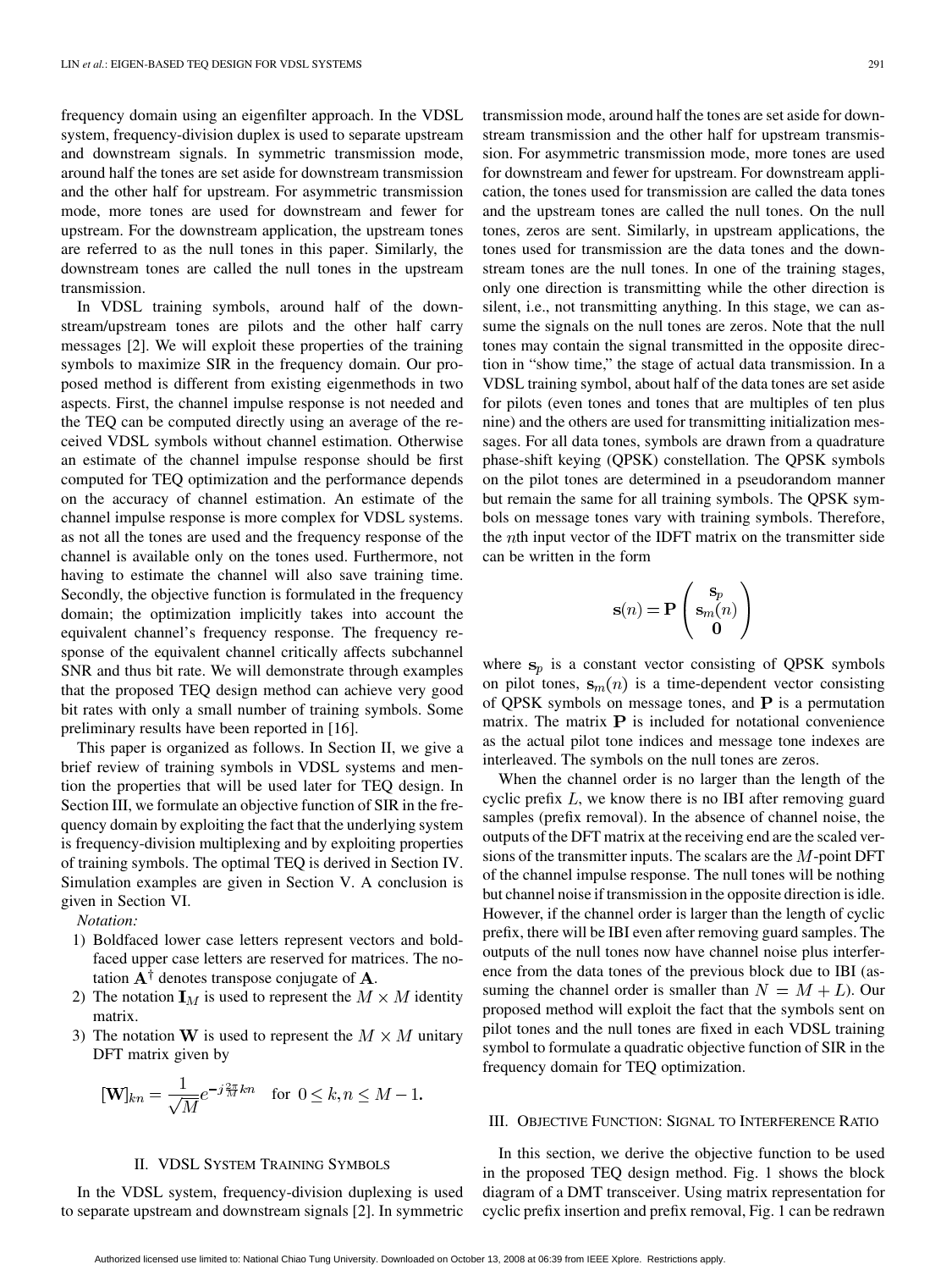<span id="page-2-0"></span>

Fig. 2. Equivalent block diagrams of the DMT transceiver.

dimensions  $N \times M$  and  $M \times N$ 

$$
\mathbf{F}_0 = \begin{pmatrix} \mathbf{0} & \mathbf{I}_L \\ \mathbf{I}_M \end{pmatrix}, \quad \mathbf{F}_1 = (\mathbf{0} \quad \mathbf{I}_M).
$$

The matrix  $\mathbf{F}_0$  carries out the operation of prefix insertion whereas  $\mathbf{F}_1$  discards the prefix. The "P/S" operation converts  $M$  parallel inputs to a serial output and the "S/P" operation converts a serial input to M parallel outputs. In Fig. 2(a), we have lumped the channel  $c(n)$  and the equalizer  $t(n)$  together as  $h(n) = c(n) * t(n)$ , and  $q(n)$  is the noise after TEQ,  $q(n) = \nu(n) * t(n)$ . At the receiver side in Fig. 2(a), the input vector  $\mathbf{x}(n)$  of the matrix  $\mathbf{F}_1$  is given by

$$
\mathbf{x}(n) = \begin{pmatrix} x(nN) \\ x(nN+1) \\ \vdots \\ x(nN+N-1) \end{pmatrix}.
$$

(In the above equation, we have assumed the VDSL symbols have been perfectly synchronized. Otherwise, the received vector has an extra delay parameter d; in this case,  $\mathbf{x}(n)$  becomes  $\mathbf{x}(n) = (x(nN + d) x(nN + 1 + d) ... x(nN + d)$  $(N-1+d))^T$ .) The output vector  $\mathbf{v}(n)$  of  $\mathbf{F}_1$  is obtained from  $\mathbf{x}(n)$  by removing the first L samples

$$
\mathbf{v}(n) = \begin{pmatrix} x(nN+L) \\ x(nN+L+1) \\ \vdots \\ x(nN+N-1) \end{pmatrix} . \tag{1}
$$

If we disregard the channel noise, the  $N \times N$  system from  $y(n)$  to  $x(n)$  is a linear time-invariant system and the transfer matrix  $H(z)$  is pseudocirculant [\[17\]](#page-7-0). Assuming the length of

as Fig. 2(a), where the matrices  $\mathbf{F}_0$  and  $\mathbf{F}_1$  are, respectively, of  $h(n)$  is no longer than  $N = M + L$ , then the transfer matrix  $H(z)$  is [\[17\]](#page-7-0)

$$
\begin{pmatrix}\nh(0) & z^{-1}h(N-1) & z^{-1}h(N-2) & \cdots & z^{-1}h(1) \\
h(1) & h(0) & z^{-1}h(N-1) & \cdots & z^{-1}h(2) \\
h(2) & h(1) & h(0) & \cdots & z^{-1}h(3) \\
\vdots & \vdots & \vdots & \ddots & \vdots \\
h(N-1) & h(N-2) & h(N-3) & \cdots & h(0)\n\end{pmatrix}.
$$

As  $H(z)$  is of order one, we can express it as

$$
\mathbf{H}(z) = \mathbf{H}_0 + z^{-1} \mathbf{H}_1
$$

where

$$
\mathbf{H}_0 = \begin{pmatrix} h(0) & 0 & \cdots & 0 \\ h(1) & h(0) & \cdots & 0 \\ \vdots & \vdots & \ddots & \vdots \\ h(N-1) & h(N-2) & \cdots & h(0) \end{pmatrix}
$$

$$
\mathbf{H}_1 = \begin{pmatrix} 0 & h(N-1) & \cdots & h(1) \\ 0 & 0 & \cdots & h(2) \\ \vdots & \vdots & \ddots & \vdots \\ 0 & 0 & \cdots & 0 \end{pmatrix} .
$$
(2)

The part of Fig. 2(a) from  $y(n)$  to  $x(n)$  can be redrawn as in Fig. 2(b), where  $q(n)$  is the  $N \times 1$  channel noise vector blocked from  $q(n)$ . Using this matrix representation, we can further redraw the system in Fig. 2(a) as in Fig. 2(c). The vector  $y(n)$ shown in Fig. 2(c) is given by

$$
\mathbf{y}(n) = \mathbf{F}_0 \mathbf{W}^\dagger \mathbf{s}(n) = \mathbf{F}_0 \mathbf{W}^\dagger \mathbf{P} \begin{pmatrix} \mathbf{s}_p \\ \mathbf{s}_m(n) \\ \mathbf{0} \end{pmatrix} \tag{3}
$$

where a permutation matrix  $P$  is included so that the input vector can be conveniently expressed as the pilot vector followed by the message vector and the null vector.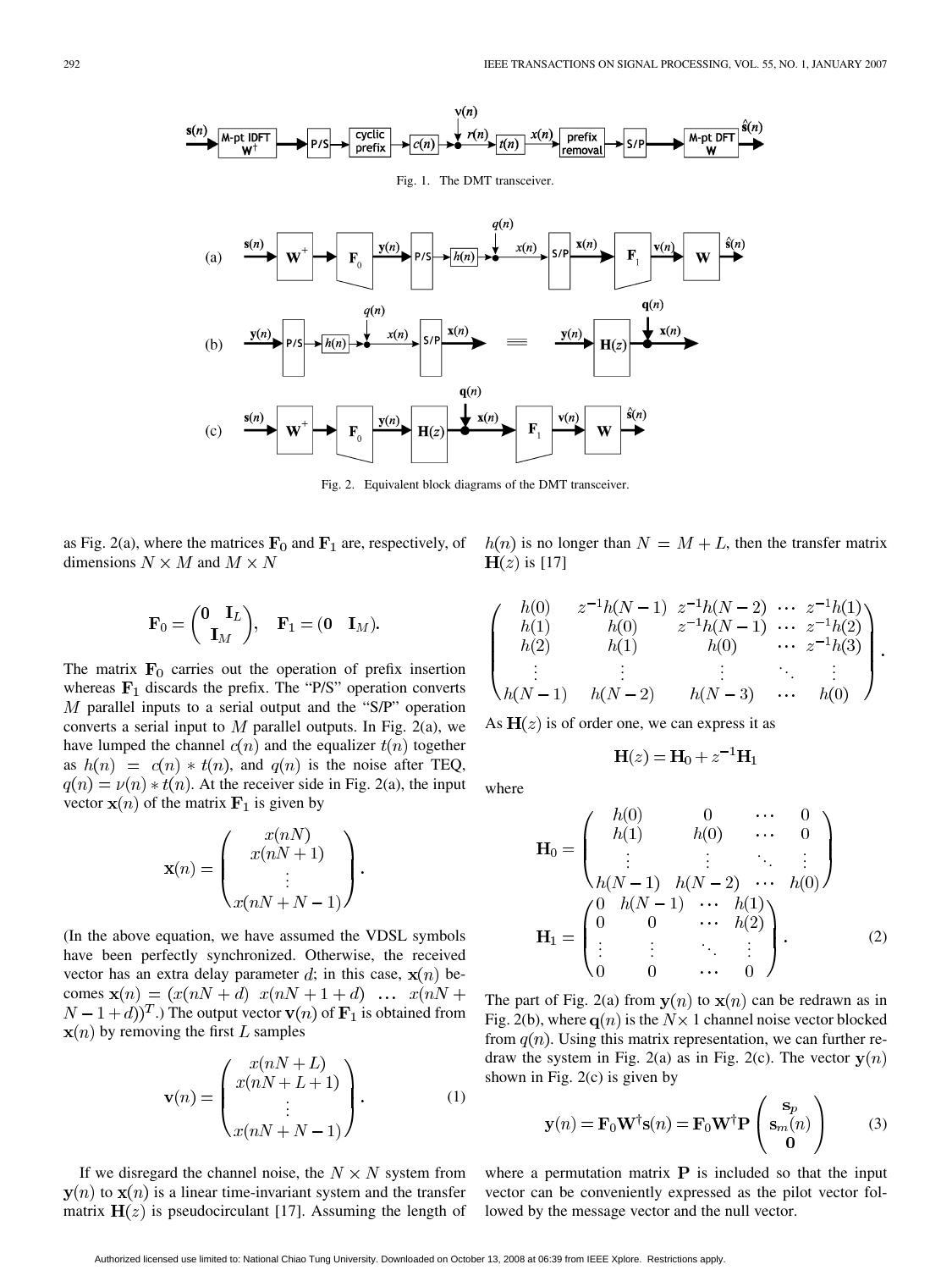<span id="page-3-0"></span>The received vector  $x(n)$  can be written as

$$
\mathbf{x}(n) = \mathbf{H}_0 \mathbf{y}(n) + \mathbf{H}_1 \mathbf{y}(n-1) + \mathbf{q}(n). \tag{4}
$$

The output vector of the receiver is  $\hat{\mathbf{s}}(n) = \mathbf{W} \mathbf{F}_1 \mathbf{x}(n)$ . For convenience, we permute the outputs into the order of pilot tones followed by message tones and null tones. Let the receiver output vector after permutation be  $\mathbf{u}(n) = \mathbf{P}^T \hat{\mathbf{s}}(n)$ . Then

$$
\mathbf{u}(n) = \mathbf{P}^T \mathbf{W} \mathbf{F}_1 \mathbf{x}(n) = \mathbf{P}^T \mathbf{W} \mathbf{v}(n).
$$

Suppose we collect B vectors of  $\mathbf{u}(n)$  and let

$$
\overline{\mathbf{u}} = \frac{1}{B} \sum_{n=1}^{B} \mathbf{u}(n)
$$

We also let

$$
\overline{\mathbf{v}} = \frac{1}{B} \sum_{n=1}^{B} \mathbf{v}(n), \quad \overline{\mathbf{q}} = \frac{1}{B} \sum_{n=1}^{B} \mathbf{q}(n).
$$
 (5)

The averaged vector  $\overline{u}$  is related to  $\overline{v}$  by  $\overline{u} = P^T W \overline{v}$ . Using (4) and the expression of  $y(n)$  in [\(3\)](#page-2-0), we have

$$
\overline{\mathbf{v}} = \mathbf{F}_1 \mathbf{H}_0 \mathbf{F}_0 \mathbf{W}^\dagger \mathbf{P} \begin{pmatrix} \mathbf{s}_p \\ \frac{1}{B} \sum_{n=1}^B \mathbf{s}_m(n) \\ \mathbf{0} \end{pmatrix}
$$

$$
+ \mathbf{F}_1 \mathbf{H}_1 \mathbf{F}_0 \mathbf{W}^\dagger \mathbf{P} \begin{pmatrix} \mathbf{s}_p \\ \frac{1}{B} \sum_{n=1}^B \mathbf{s}_m(n-1) \\ \mathbf{0} \end{pmatrix} + \mathbf{F}_1 \overline{\mathbf{q}}. \quad (6)
$$

Assume, reasonably, that the noise is zero mean and that the message is zero mean; then

$$
\overline{\mathbf{q}} \approx \mathbf{0}
$$
, and  $\frac{1}{B} \sum_{n=1}^{B} \mathbf{s}_m(n) \approx \mathbf{0}$ .

(The zero-mean assumption on the noise is strengthened when the analog front-end bandpass filter that rejects the dc component is included.) We have

$$
\overline{\mathbf{v}} \approx \mathbf{F}_1(\mathbf{H}_0 + \mathbf{H}_1)\mathbf{F}_0\mathbf{W}^\dagger\mathbf{P}\begin{pmatrix} \mathbf{s}_p \\ \mathbf{0} \end{pmatrix}.
$$
 (7)

Notice that  $H_0 + H_1$  is an N by N circulant matrix and is equal to

$$
\mathbf{H}_0 + \mathbf{H}_1 = \mathbf{H}(z)|_{z=1}
$$

where  $H(z)$  is as defined in [\(2\)](#page-2-0). Using this expression and the approximation of  $\overline{v}$  in (7), the averaged output vector  $\overline{u}$  can be approximated by

$$
\overline{\mathbf{u}} \approx \mathbf{P}^T \mathbf{W} \mathbf{F}_1 \mathbf{H}(1) \mathbf{F}_0 \mathbf{W}^\dagger \mathbf{P} \begin{pmatrix} \mathbf{s}_p \\ \mathbf{0} \end{pmatrix}.
$$

Let us express  $H(1)$  as  $C_0 + C_1$ , where  $C_0$  depends only on  $h(0), h(1), \ldots, h(L)$  and  $C_1$  depends on the rest of the coefficients. As  $H(1)$  is circulant, the N by N matrix  $C_0$  is circulant with the first column given by

$$
(h(0) \quad h(1) \quad \cdots \quad h(L) \quad 0 \quad \cdots \quad 0)^T
$$

The matrix  $C_1$  is also an N by N circulant matrix with the first column given by

$$
(0 \cdots 0 \quad h(L+1) \quad h(L+2) \quad \cdots \quad h(N-1))^{T}
$$
.

Then  $\overline{u}$  can be expressed as

$$
\overline{\mathbf{u}} \approx \mathbf{P}^T \mathbf{W} \mathbf{F}_1 \mathbf{C}_0 \mathbf{F}_0 \mathbf{W}^\dagger \mathbf{P} \begin{pmatrix} \mathbf{s}_p \\ \mathbf{0} \end{pmatrix} + \underbrace{\mathbf{P}^T \mathbf{W} \mathbf{F}_1 \mathbf{C}_1 \mathbf{F}_0 \mathbf{W}^\dagger \mathbf{P}}_{\mathbf{C}_1'} \begin{pmatrix} \mathbf{s}_p \\ \mathbf{0} \end{pmatrix} .
$$
\n(8)

The first term represents the desired signal and the second term represents intersymbol interference (ISI). Notice that  $\mathbf{F}_1\mathbf{C}_0\mathbf{F}_0$ is an  $M \times M$  circulant matrix with the first column given by

$$
(h(0) \quad h(1) \quad \cdots \quad h(L) \quad 0 \quad \cdots \quad 0)^T.
$$

As an M by M DFT matrix diagonalizes all  $M \times M$  circulant matrices, the product  $WF_1C_0F_0W^{\dagger}$  is a diagonal matrix  $\Lambda$ . The diagonal terms of  $\Lambda$  are the M-point DFT of  $h(0), h(1), \cdots h(L)$ . As premultiplying by  $\mathbf{P}^T$  and postmultiplying by  $P$  merely rearranges the diagonal terms of a diagonal matrix, the matrix  $\mathbf{P}^T(\mathbf{W}\mathbf{F}_1\mathbf{C}_0\mathbf{F}_0\mathbf{W}^{\dagger})\mathbf{P} = \mathbf{P}^T\mathbf{\Lambda}\mathbf{P}$ continues to be a diagonal matrix  $\Lambda' = P^T \Lambda P$ . When the equivalent channel  $h(n)$  has only  $L+1$  coefficients, there is no IBI,  $C_1 = 0$ , and  $\overline{u}$  becomes

$$
\overline{\mathbf{u}} \approx \Lambda' \begin{pmatrix} \mathbf{s}_p \\ \mathbf{0} \end{pmatrix}.
$$

The output of the null tones and message tones is approximately zero and free from IBI. If the equivalent channel has more than  $L+1$  coefficients, there will be IBI. Then from (8), we have

$$
\overline{\mathbf{u}} \approx \Lambda' \begin{pmatrix} \mathbf{s}_p \\ \mathbf{0} \end{pmatrix} + \mathbf{C}'_1 \begin{pmatrix} \mathbf{s}_p \\ \mathbf{0} \end{pmatrix} \tag{9}
$$

where  $C_1' = P^T W F_1 C_1 F_0 W^{\dagger} P$  as indicated in (8). Let us partition  $\overline{u}$  as

$$
\overline{\mathbf{u}} = \left(\begin{matrix} \overline{\mathbf{u}}_p \\ \overline{\mathbf{u}}_m \\ \overline{\mathbf{u}}_n \end{matrix}\right)
$$

where  $\overline{\mathbf{u}}_p$ ,  $\overline{\mathbf{u}}_m$ , and  $\overline{\mathbf{u}}_n$  correspond to the outputs of pilot tones, message tones, and null tones, respectively. If we observe (9), we see that the average outputs  $\overline{\mathbf{u}}_n$  on the null tones contain mostly interference from the pilot tones, as the first term on the right-hand side of (9) does not contribute to null tones. We propose the following objective function of frequency-domain SIR, which is the pilot tone energy over interference in the null tones

$$
\phi = \frac{\overline{\mathbf{u}}_p^{\dagger} \overline{\mathbf{u}}_p}{\overline{\mathbf{u}}_n^{\dagger} \overline{\mathbf{u}}_n}.
$$
\n(10)

Although  $\overline{\mathbf{u}}_p^{\dagger} \overline{\mathbf{u}}_p$  contains pilot energy as well as terms due to interference, we use it to reflect pilot energy as interference is usually much smaller by comparison. Notice that the SIR in (10) is different from the conventional SIR in the time domain. The SIR in (10) is computed in the frequency domain. It is the signal

Authorized licensed use limited to: National Chiao Tung University. Downloaded on October 13, 2008 at 06:39 from IEEE Xplore. Restrictions apply.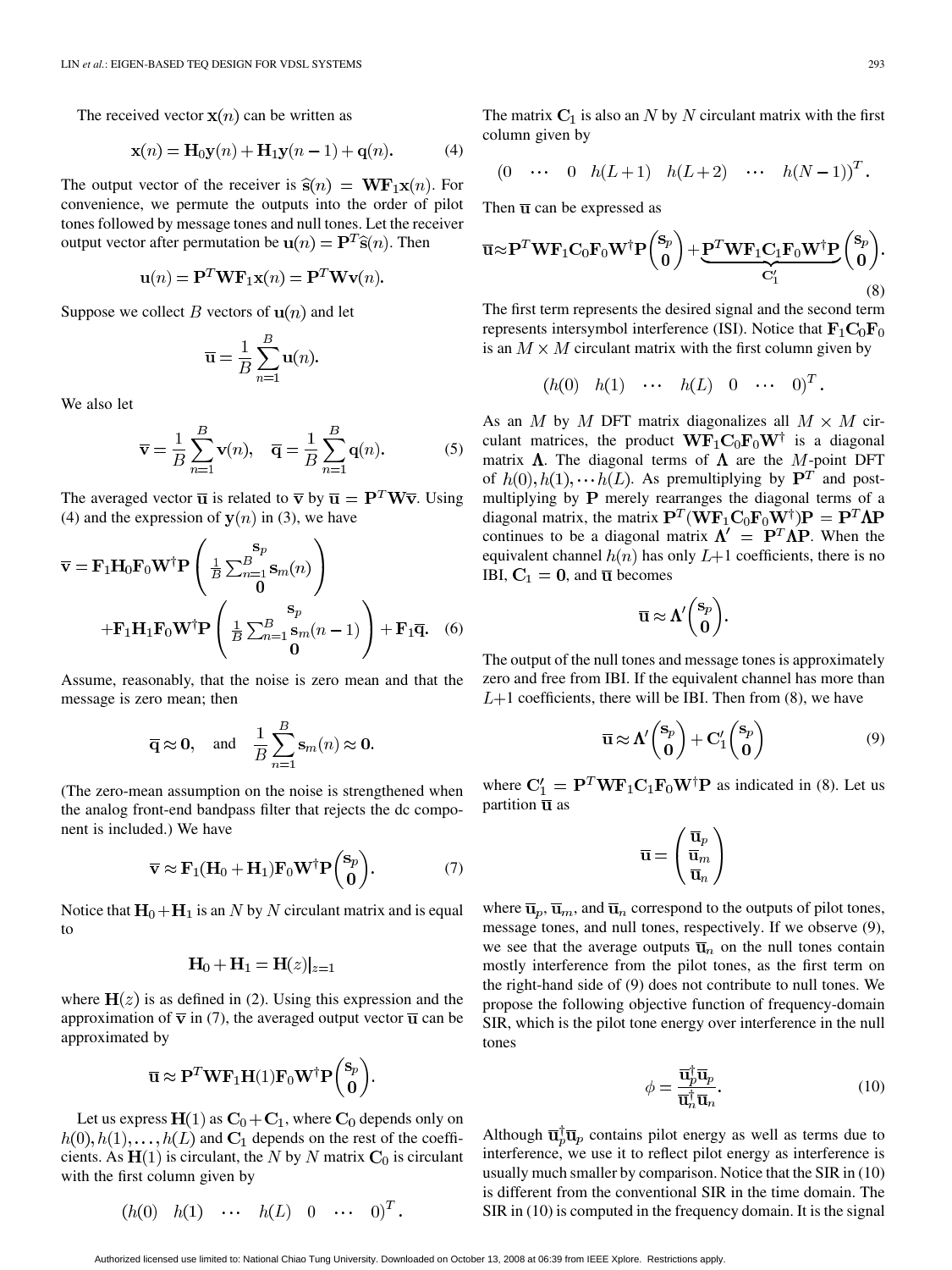<span id="page-4-0"></span>power in the transmission band over the interference in the null tones. We will optimize the TEQ coefficients to maximize  $\phi$ . *Remarks:*

- In the above formulation of objective function, we first average the received vectors and then compute the power on pilot tones and null tones, instead of the other way around. The reason for averaging first is to reduce the channel noise so that the average vector can give a good measure of interference. If we were to use the average energy in the null tones, i.e.,  $(1/B)\sum_{i=1}^{B} \mathbf{u}_n^{\dagger}(i)\mathbf{u}_n(i)$ , the term will contain both interference and noise in the null tones. But noise in the null tones is not relevant and need not be included.
- A possible TEQ optimization is to minimize  $\overline{\mathbf{u}}_n^{\dagger}$ , which represents the interference present in the null tones. However, the final transmission bit rate is intrinsically related to the signal power in the tones used. The objective function in [\(10\)](#page-3-0) incorporates signal power in the transmission bands and consequently leads to a better bit rate than that with the minimization of interference in null tones alone. Another possibility is to include the term  $\mathbf{u}_m^{\dagger} \mathbf{u}_m$  in the denominator, which represents the interference in the message tones. The resulting objective function becomes

$$
\phi = \frac{\overline{\mathbf{u}}_p^{\dagger} \overline{\mathbf{u}}_p}{\overline{\mathbf{u}}_m^{\dagger} \overline{\mathbf{u}}_m + \overline{\mathbf{u}}_n^{\dagger} \overline{\mathbf{u}}_n}.
$$
\n(11)

#### IV. OPTIMAL TEQ DESIGN

In what follows, we will see that the numerator and denominator of the objective function in [\(10\)](#page-3-0) can be formulated as quadratic terms of the TEQ coefficients and the problem can be solved elegantly by computing an eigenvector of an appropriately defined positive definite matrix. Suppose the TEQ has order  $Q, T(z) = \sum_{\ell=0}^{Q} t(\ell) z^{-\ell}$ . The output of the TEQ can be written as

$$
x(n) = \sum_{\ell=0}^{Q} t(\ell)r(n-\ell)
$$

where  $r(n)$  is the channel output as indicated in [Fig. 1.](#page-2-0) The  $M \times 1$  output vector  $\mathbf{v}(n)$  of the matrix  $\mathbf{F}_1$  given in [\(1\)](#page-2-0) can be written in terms of TEQ coefficients as

$$
\mathbf{v}(n) = \mathbf{R}_n \mathbf{t} \tag{12}
$$

where  $\mathbf{R}_n$  is an  $M \times (Q + 1)$  Toeplitz matrix given by the equation shown at the bottom of the page) and  $t$  is a column vector,  $\mathbf{t} = (t(0) t(1) \cdots t(Q))^T$ . The averaged vector in [\(5\)](#page-3-0) is thus

$$
\overline{\mathbf{v}} = \overline{\mathbf{R}} \mathbf{t}
$$
, where  $\overline{\mathbf{R}} = \frac{1}{B} \sum_{n=1}^{B} \mathbf{R}_n$ 

Therefore the averaged output vector  $\overline{u}$  is given by  $\overline{\mathbf{u}} = \mathbf{P}^T \mathbf{W} \overline{\mathbf{R}}$  We partition the matrix  $\mathbf{P}^T \mathbf{W} \overline{\mathbf{R}}$  as

$$
\mathbf{P}^T \mathbf{W} \overline{\mathbf{R}} = \begin{pmatrix} \mathbf{A}_p \\ \mathbf{A}_m \\ \mathbf{A}_n \end{pmatrix} \tag{13}
$$

such that

$$
\begin{pmatrix}\overline{\mathbf{u}}_p\\ \overline{\mathbf{u}}_m\\ \overline{\mathbf{u}}_n\end{pmatrix}=\begin{pmatrix}\mathbf{A}_p\\ \mathbf{A}_m\\ \mathbf{A}_n\end{pmatrix}\mathbf{t}.
$$

The objective function given in [\(10\)](#page-3-0) becomes

and a state

$$
\phi = \frac{\mathbf{t}^\dagger \mathbf{A}_p^\dagger \mathbf{A}_p \mathbf{t}}{\mathbf{t}^\dagger \mathbf{A}_n^\dagger \mathbf{A}_n \mathbf{t}}.
$$

The problem of maximizing  $\phi$  in [\(10\)](#page-3-0) is equivalent to

maximizing 
$$
\mathbf{t}^{\dagger} \mathbf{A}_n^{\dagger} \mathbf{A}_p \mathbf{t}
$$
, subject to  $\mathbf{t}^{\dagger} \mathbf{A}_n^{\dagger} \mathbf{A}_n \mathbf{t} = 1$ .

The solution of the equivalent problem can be obtained by solving the generalized eigenvector problem [\[15\], \[18\]](#page-7-0). The optimal  $t$  is the eigenvector corresponding to the largest eigenvalue of  $(A_n^{\dagger} A_n)^{-1} A_p^{\dagger} A_p$ . Efficient algorithms for obtaining the optimal solution can be found in [\[19\]](#page-7-0).

*Remark:* If the objective function in (11) is used instead, the optimization becomes

maximizing 
$$
\mathbf{t}^{\dagger} \mathbf{A}_p^{\dagger} \mathbf{A}_p \mathbf{t}
$$
, subject to  $\mathbf{t}^{\dagger} (\mathbf{A}_m^{\dagger} \mathbf{A}_m + \mathbf{A}_n^{\dagger} \mathbf{A}_n) \mathbf{t} = 1$ .

In this case, the optimal  $t$  is the eigenvector corresponding to the largest eigenvalue of  $\left(\mathbf{A}_m^{\dagger} \mathbf{A}_m + \mathbf{A}_n^{\dagger} \mathbf{A}_n\right)^{-1} \mathbf{A}_p^{\dagger} \mathbf{A}_p$ .

#### *A. Efficient Formulation of*

To formulate the objective function, we need to compute  $A_p$ and  $A_n$ , i.e., compute WR in (13). Observe that R is a Toeplitz matrix with entries drawn from the  $(M + Q) \times 1$  vector  $\bar{r}$ 

$$
\overline{\mathbf{r}} = \begin{pmatrix} \frac{1}{B} \sum_{i=1}^{B} r(iN + L - Q) \\ \frac{1}{B} \sum_{i=1}^{B} r(iN + L + 1 - Q) \\ \vdots \\ \frac{1}{B} \sum_{i=1}^{B} r(iN + N - 1) \end{pmatrix} . \tag{14}
$$

$$
\mathbf{R}_{n} = \begin{pmatrix} r(nN+L) & r(nN+L-1) & \cdots & r(nN+L-Q) \\ r(nN+L+1) & r(nN+L) & \cdots & r(nN+L+1-Q) \\ \vdots & \vdots & \ddots & \vdots \\ r(nN+N-1) & r(nN+N-2) & \cdots & r(nN+N-1-Q) \end{pmatrix}
$$

Authorized licensed use limited to: National Chiao Tung University. Downloaded on October 13, 2008 at 06:39 from IEEE Xplore. Restrictions apply.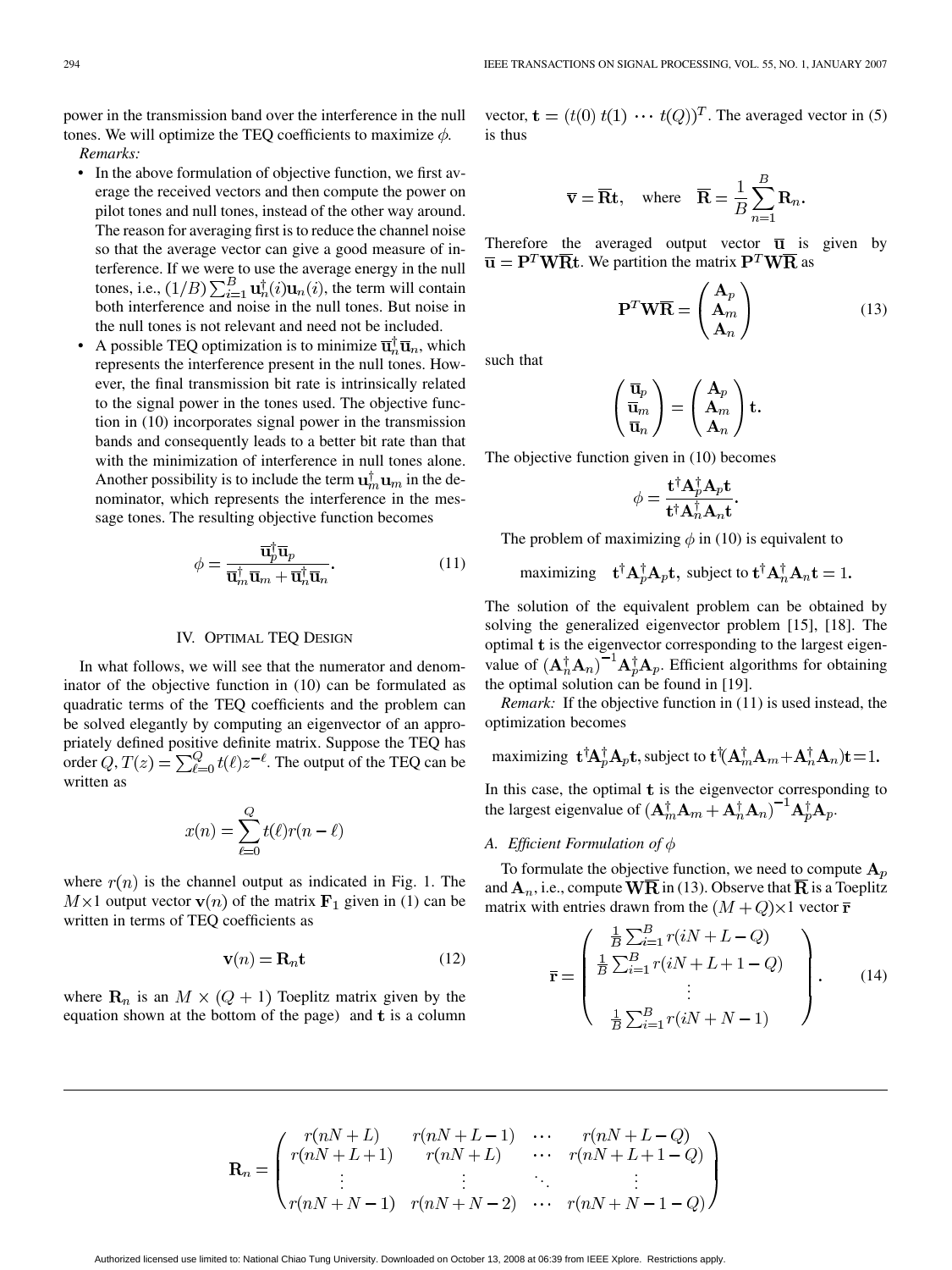- <span id="page-5-0"></span>1. Collect B blocks of received signal and compute the average received vector  $\bar{r}$ given in  $(14)$ .
- 2. Compute  $\mathbf{A}_p$  and  $\mathbf{A}_n$  by first computing  $\mathbf{A} = \mathbf{W}\overline{\mathbf{R}}$  using sliding window FFT.
- 3. Compute  $(\mathbf{A}_n^{\dagger} \mathbf{A}_n)^{-1} \mathbf{A}_p^{\dagger} \mathbf{A}_p$ .
- 4. Obtain the optimal t by computing the eigen vector corresponding to the largest eigen value of  $(\mathbf{A}_n^{\dagger} \mathbf{A}_n)^{-1} \mathbf{A}_p^{\dagger} \mathbf{A}_p$ .

Fig. 3. Design procedure for the proposed TEQ optimization.

 $x 10^{-3}$ 

The matrix  $\overline{R}$  can be obtained by computing the average received vector  $\overline{\mathbf{r}}$ . To compute  $\mathbf{A} \triangleq \mathbf{W} \overline{\mathbf{R}}$  is to apply M-point DFT on each column of  $\overline{R}$ . To efficiently compute A, we observe the following property of  $\overline{R}$ : the last  $M-1$  elements of the  $(i+1)$ th column are the same as the first  $M-1$  elements of the  $i$  column. The computation of  $A$  can be done using sliding window fast Fourier transform as follows. In particular, the  $(k, i)$ th element and the  $(k, i+1)$ th element of **A** are related by [\[21\]](#page-7-0)

$$
[\mathbf{A}]_{k,i} = W^{-k} \left( [\mathbf{A}]_{k,(i+1)} - \overline{\mathbf{r}}_{Q-i-1} \right) + \overline{\mathbf{r}}_{Q+M-1-i} W^{k(M-1)}.
$$

Given  $[A]_{k,(i+1)}$ , we can compute  $[A]_{k,i}$  using two complex multiplications and two complex additions. Therefore, to compute  $\bf{A}$ , we only need to apply  $M$ -point DFT on the last column of  $\overline{R}$  to obtain the last column of  $A$ , and the other columns of A can be computed efficiently. We summarize the design procedure for TEQ optimization in Fig. 3.

#### *B. Tone Decimation*

In the objective function in [\(10\)](#page-3-0), we have used all pilot tones and all null tones, with  $\overline{u}_p$  denoting the collection of averaged output on all pilot tones and  $\overline{u}_n$  denoting the collection of averaged output on all null tones. Suppose the dimension of  $\overline{u}_p$  is  $M_p$  and the dimension of  $\overline{\mathbf{u}}_n$  is  $M_n$ . The complexity of TEQ design in the above procedure depends on  $M_p$  and  $M_n$  as  $A_p$  is of size  $M_p \times Q$  and  $\mathbf{A}_n$  is of size  $M_n \times Q$ . To reduce computation, we can leave out some of the pilot tones and null tones in the formulation of objective function. For example, we can use only half the pilot tones and null tones;  $\overline{\mathbf{u}}_p$  contains only one of every two pilot tones and  $\overline{u}_n$  contains only one of every two null tones. The dimensions of  $\overline{\mathbf{u}}_p$  and  $\overline{\mathbf{u}}_n$  will be halved. In this case the new  $A_p$  contains only the even rows of the original  $A_p$ , and similarly, the number of rows in  $A_n$  will be reduced by half. More generally, we can choose to decimate the pilot tones and null tones by a number  $D$ . Experiments given in the next section show that the decimation of pilot and null tones leads to only a minor performance degradation.

## V. SIMULATION EXAMPLES

In the simulations, the DFT size is 8192, cyclic prefix length is 640, sampling rate is 35.328 MHz, and  $B = 20$  blocks of VDSL symbols are used. We consider downstream transmission, so the upstream tones are null tones. Symmetric VDSL transmission is assumed. The tones used for downstream transmission are 33–870 and 1206–1970 [\[2\]](#page-7-0). The pilot tones, as described in [Section II](#page-1-0), are the even tones and the tones that are multiples of ten plus nine. The noise is composed of additive

original channel equalized channel 3  $\overline{2}$ 1 0 ٠O 100 200 300 400 500 600 700 800 time index

Fig. 4. The impulse responses of the original VDSL loop 7 and the equalized channel.

white Gaussian noise and crosstalk (FEXT and NEXT) generated from ten ADSL disturbers, 16 ISDN users, 4 HDSL, and 20 VDSL disturbers as described in the VDSL testing environment given in [\[2\].](#page-7-0) The transmission power is 14.5 dBm. The channels used in the simulations are test loops 1–7 from [\[2\].](#page-7-0) The analog front-end bandpass filter is not included. We assume symbol synchronization has been properly established.

*Example 1—SIR Simulations:* We will first use loop 7, the longest test loop in [\[2\]](#page-7-0), as an example. Fig. 4 shows the impulse response of the channel. A commonly used measure for TEQ is SIR. Let the equalized channel be  $h(n)$ ; then SIR is defined as

$$
SIR = \max_{\Delta} 10 \log \frac{\sum_{n=\Delta}^{\Delta + L} |h(n)|^2}{\sum_{n \notin \{\Delta, \Delta + 1, \dots, \Delta + L\}} |h(n)|^2}
$$

where  $L$  is the length of cyclic prefix. The SIR of the original channel is 35.7 dB.

We compute the average received vector  $\bar{\mathbf{r}}$  and matrices  $\mathbf{A}_p$ ,  $A_n$  as described in [Section IV](#page-4-0), and the optimal TEQ of 20 taps for the objective function in [\(10\)](#page-3-0) is computed. The impulse response of the resulting TEQ is given in [Fig. 5.](#page-6-0) It has the property of being approximately antisymmetric as detailed in [\[20\]](#page-7-0). The magnitude response of the TEQ in [Fig. 5](#page-6-0) is as shown in [Fig. 6.](#page-6-0) Convolving the optimized TEQ with the original channel, we get the equalized channel as shown in Fig. 4. The SIR of the equalized channel is 58.8 dB. We can see from the magnitude response in [Fig. 6](#page-6-0) that the zeros of the TEQ are mostly placed in the upstream bands as the underlined application is downstream

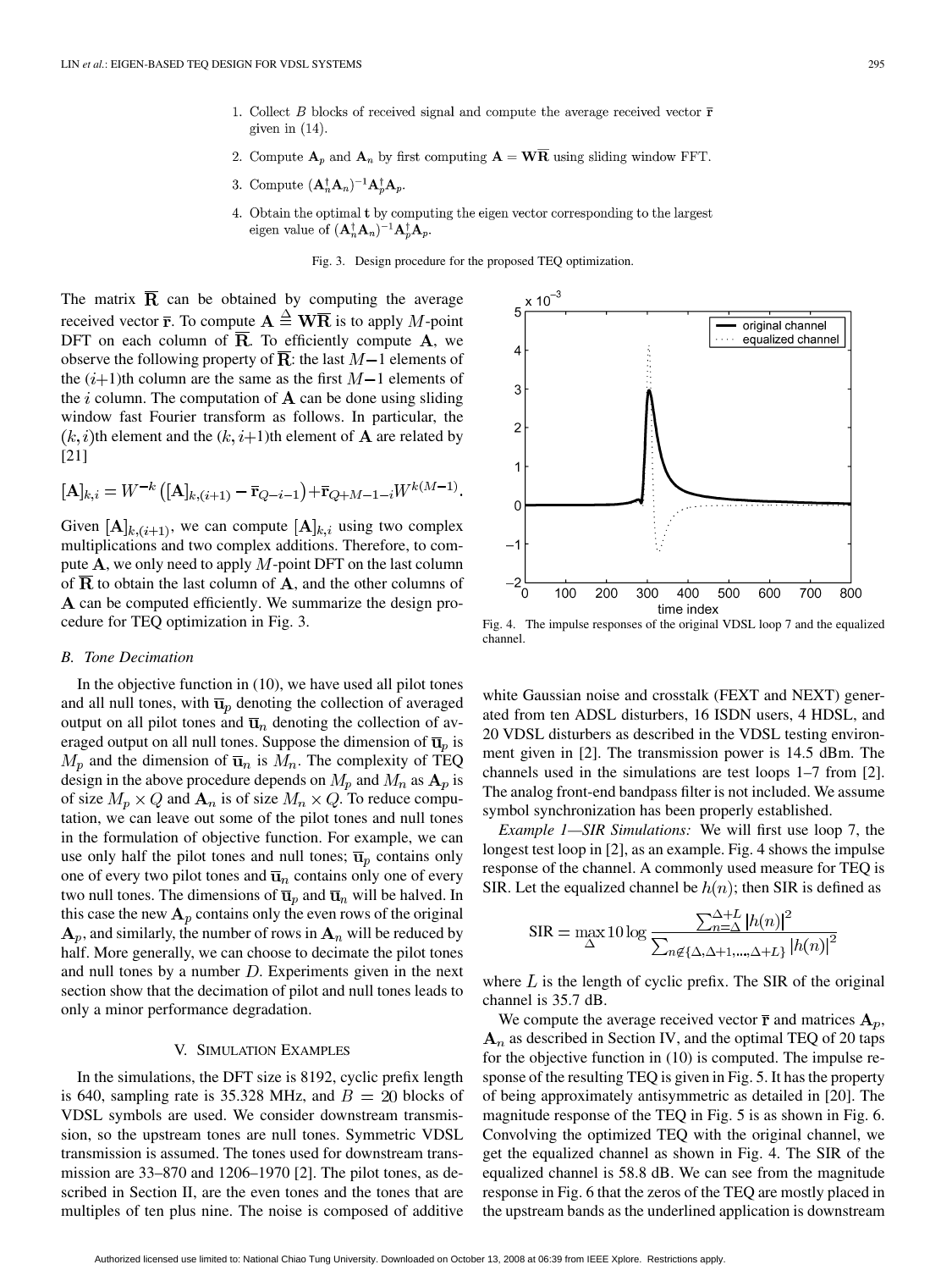<span id="page-6-0"></span>

Fig. 5. The impulse response of the TEQ optimized using the proposed semiblind eigen approach.



transmission. Fig. 7 shows the magnitude responses of the original channel and the equalized channel.

Using the proposed TEQ design method [both objective functions [\(10\)](#page-3-0) and [\(11\)\]](#page-4-0), we list in Table I the SIR of the equalized channels for the test loops listed in [\[2\].](#page-7-0) The test loops VDSL 1–4 used are long loops of length 4500 ft. The objective function in [\(11\)](#page-4-0), which incorporates the interference on message tones, gives a better SIR performance. For comparison, we have also listed the SIRs of the equalized channels using maximum shortening signal-to-noise ratio (MSSNR) [\[3\]](#page-7-0) and MERRY [\[14\].](#page-7-0) MSSNR is known to maximize time-domain SIR, while MERRY is known to provide a very good tradeoff between performance and complexity. For MSSNR, the channel impulse response is given but the channel noise statistics is not incorporated. In the training of TEQ for MERRY, we also use 20 blocks, which is equivalent to around 17 000 iterations as MERRY performs one iteration for every sample. In all cases, the TEQ is of 20 taps. We can see that the proposed TEQ design can achieve good SIR for all test loops. In our proposed method, we consider the interference in the null tones rather



Fig. 7. The magnitude responses of the original channel and the equalized channel.

TABLE I COMPARISON OF SIR (dB) PERFORMANCES ON VDSL LOOPS

| VDSL loop | proposed(10) | <b>MERRY</b><br>proposed(11) |      | <b>MSSNR</b> |  |
|-----------|--------------|------------------------------|------|--------------|--|
| VDSL-1L   | 63.1         | 71.1                         | 49.9 | 96.5         |  |
| $VDSL-2L$ | 57.4         | 68.2                         | 52.0 | 84.8         |  |
| VDSL-3L   | 62.7         | 65.0                         | 46.7 | 86.8         |  |
| VDSL-4L   | 50.4         | 41.8                         | 32.4 | 73.6         |  |
| VDSL-5    | 90.6         | 95.0                         | 74.6 | 98.8         |  |
| VDSL-6    | 67.5         | 76.8                         | 53.8 | 92.1         |  |
| VDSL-7    | 58.8         | 58.2                         | 40.4 | 79.8         |  |

than all the tones and there is no explicit optimization of SIR in the time domain. The results demonstrate that such a design leads to a very good shortening effect and very good SIR in the time domain. Note that the SIR obtained from the proposed TEQ method is not as high as the MSSNR method. However, minimization of SIR in the time domain in the MSSNR method is to minimize SIR for all tones regardless of whether the tones are used for transmission or not; a smaller total SIR does not necessarily mean a higher transmission rate.

*Example 2—Bit Rate Simulations:* With the TEQ in place, we measure subchannel SINR, denoted by  $SINR_k$ . The number of bits allocated for the kth subchannel is  $b_k = |\log_2(1 +$  $(SINR_k/\Gamma))$ , where  $\Gamma$  is the SNR gap corresponding to an error rate of  $10^{-7}$ . The transmission rate is equal to

sampling rate 
$$
\cdot \frac{M}{N} \sum_{k} b_k
$$
.

The SIR and bit rate performance with tone decimation for loop 7 is tabulated in [Table II](#page-7-0). The number  $D$  is the decimation ratio. For example, with  $D = 1$ , there is no tone decimation, and with  $D = 2$ , the pilot tones and null tones used are decimated by two. We can see that good SIR performance can be obtained with  $D$  up to eight. There is no noticeable effect on bit rates for  $D$  up to 32.

We calculate the transmission bit rates for the seven test loops using the TEQ designed in Example 1. We list in [Table III](#page-7-0) the bit rates of the equalized channels for the seven test loops. We have also listed the bit rates when the TEQ is designed using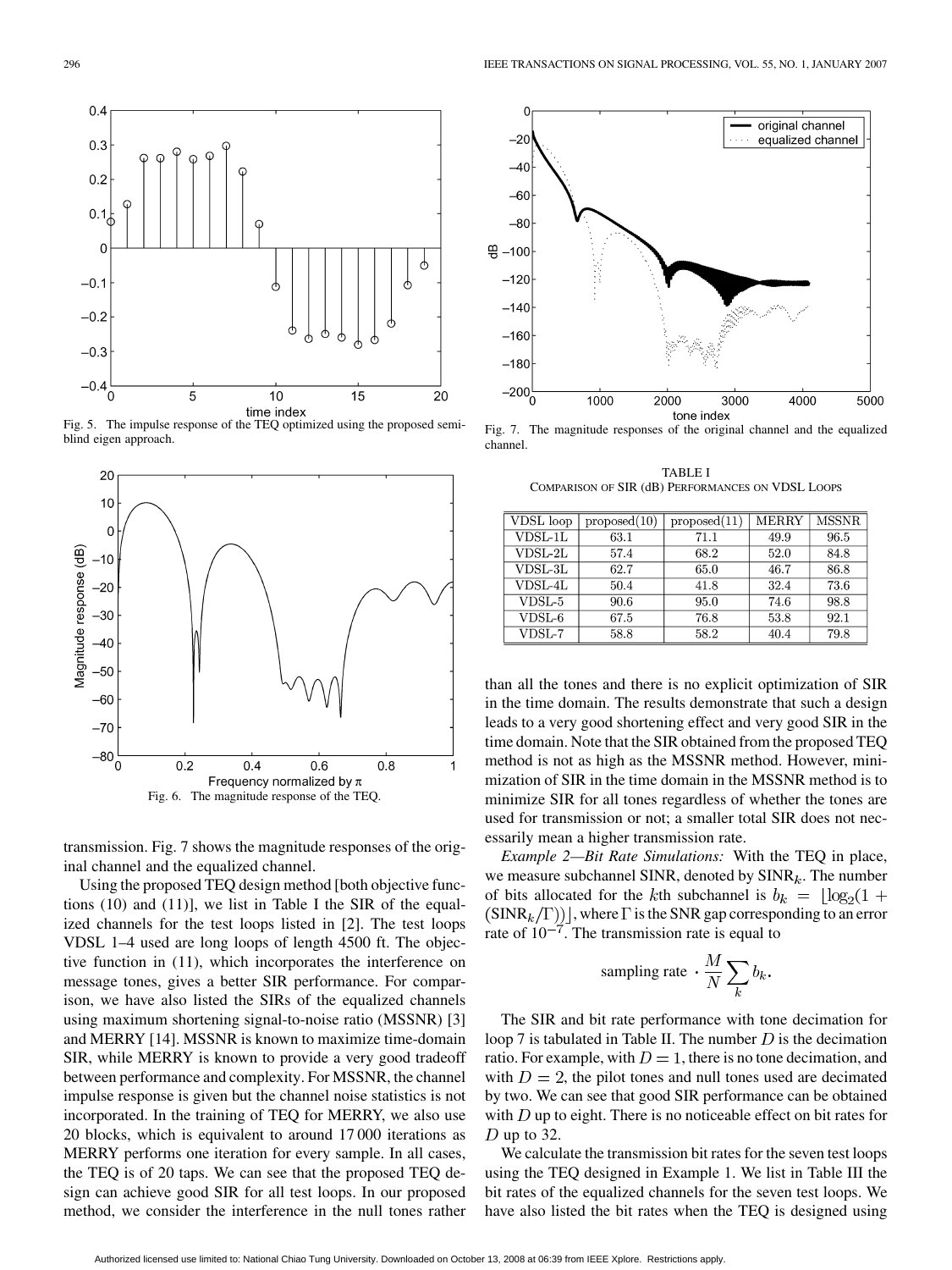<span id="page-7-0"></span>TABLE II THE SIR AND BIT RATE PERFORMANCES WITH TONE DECIMATION FOR VDSL LOOP 7, WHERE THE NUMBER  $D$  DENOTES THE DECIMATION RATIO

|                                                                |                                                     |  | 16 | -32 |
|----------------------------------------------------------------|-----------------------------------------------------|--|----|-----|
| $SIR$ (dB)                                                     | $58.8$   $59.7$   $59.7$   $56.4$   $53.7$   $49.0$ |  |    |     |
| bit rate (Mbits/sec)   29.0   29.0   29.0   29.0   29.0   29.0 |                                                     |  |    |     |

TABLE III COMPARISON OF BIT RATES (Mbits/s) ON VDSL LOOPS

| VDSL loop | proposed(10) | proposed(11) | MERRY | <b>MSSNR</b> |
|-----------|--------------|--------------|-------|--------------|
| VDSL-1L   | 46.1         | 49.9         | 47.1  | 41.2         |
| VDSL-2L   | 41.5         | 43.7         | 42.2  | 32.0         |
| VDSL-3L   | 40.5         | 42.7         | 41.2  | 35.3         |
| VDSL-4L   | 23.3         | 23.3         | 23.4  | 19.5         |
| VDSL-5    | 94.5         | 95.1         | 94.7  | 81.6         |
| VDSL-6    | 51.3         | 55.3         | 52.5  | 46.6         |
| VDSL-7    | 29.0         | 29.9         | 29.2  | 24.5         |

the MSSNR and MERRY method as in Example 1. In all cases, the TEQ is of 20 taps. Our proposed method is slightly better than MERRY with the objective function in [\(11\)](#page-4-0) and slightly worse with the objective function in [\(10\)](#page-3-0). When compared with MSSNR, the proposed TEQ design can achieve a higher bit rate for all test loops. This is because MSSNR maximizes SIR in the time domain, disregarding the frequency response of the equivalent channel. In this case, zeros in the transmission bands are often incidentally introduced by TEQ. These zeros usually lead to a significant loss in tone SNR and hence final bit rate. Our proposed method formulates the objective function in the frequency domain to take advantage of the fact that the VDSL system is frequency-division duplexing. SIR is maximized in the frequency domain. As a result, the frequency response of the equalized channel is implicitly taken into account and a better bit rate is achieved.

## VI. CONCLUSION

In this paper, we propose a semiblind TEQ design for VDSL systems using an eigen filter approach. Unlike earlier eigen designs, the proposed method does not require an estimate of the channel impulse response nor channel noise statistics. This saves computations as well as training time needed. The objective function is formulated in the frequency domain to take advantage of the frequency-division duplexing property of the VDSL system. The training symbols of VDSL systems are exploited to maximize signal power in the transmission bands to interference in the null tones. Examples demonstrated that the proposed TEQ leads to very good channel shortening results and ISI can be significantly reduced. Due to the incorporation of signal power in transmission band, good subchannel SINR can be obtained. High bit rate can be achieved with only a small number of training symbols.

#### **REFERENCES**

- [1] *Asymmetric Digital Subscriber Lines (ADSL)-Metallic Interface*, ANSI T1.413, 1998.
- [2] *Very-High Speed Digital Subscriber Lines (VDSL)-Metallic Interface*, ANSI T1.424, 2002.
- [3] P. J. W. Melsa, R. C. Younce, and C. E. Rohrs, "Impulse response shortening for discrete multitone transceivers," *IEEE Trans. Commun.*, vol. 44, pp. 1662–1672, Dec. 1996.
- [4] N. Al-Dhahir and J. M. Cioffi, "Optimum finite-length equalization for multicarrier transceivers," *IEEE Trans. Commun.*, vol. 44, pp. 56–64, Jan. 1996.
- [5] G. Arslan, B. L. Evans, and S. Kiaei, "Equalization for discrete multitone transceivers to maximize bit rate," *IEEE Trans. Signal Process.*, vol. 49, pp. 3123–3135, Dec. 2001.
- [6] K. Van Acker, G. Leus, M. Moonen, and T. Pollet, "RLS-based initialization for per-tone equalizers in DMT receivers," *IEEE Trans. Commun.*, vol. 51, Jun. 2003.
- [7] K. Vanbleu, G. Ysebaert, G. Cuypers, M. Moonen, and K. Van Acker, "Bitrate maximizing time-domain equalizer design for DMT-based systems," *IEEE Trans. Commun.*, vol. 52, pp. 871–876, Jun. 2004.
- [8] C.-Y. Chen and S.-M. Phoong, "Bit rate optimized time-domain equalizers for DMT systems," in *Proc. Int. Symp. Circuits Syst.*, 2003.
- [9] I. Djokovic, "MMSE equalizers for DMT systems with and without cosstalk," in *Conf. Rec. 31st Asilomar Conf. Signals, Syst. Comput.*, Nov. 1997.
- [10] A. Tkacenko and P. P. Vaidyanathan, "A low-complexity eigenfilter design method for channel shortening equalizers for DMT systems," *IEEE Trans. Commun.*, vol. 51, pp. 1069–1072, Jul. 2003.
- [11] R. Lopez-Valcarce, "Minimum delay spread TEQ design in multicarrier systems," *IEEE Signal Process. Lett.*, vol. 11, Aug. 2004.
- [12] M. de Courville, P. Duhamel, P. Madec, and J. Palicot, "Blind equalization of OFDM systems based on the minimization of a quadratic criterion," in *Proc. IEEE Int. Conf. Commun.*, Jun. 1996, vol. 3, pp. 1318–1322.
- [13] B. Farhang-Boroujeny and M. Ding, "Design methods for time-domain equalizers in DMT transceivers," *IEEE Trans. Commun.*, vol. 49, pp. 554–562, Mar. 2001.
- [14] R. K. Martin, J. Balakrishnan, W. A. Sethares, and C. R. Johnson, Jr., "A blind, adaptive TEQ for multicarrier systems," *IEEE Signal Process. Lett.*, vol. 9, pp. 341–343, Nov. 2002.
- [15] R. K. Martin, K. Vanbleu, M. Ding, G. Ysebaert, M. Milosevic, B. L. Evans, M. Moonen, and C. R. Johnson, Jr., "Unification and evaluation of equalization structures and design algorithms for discrete multitone modulation systems," *IEEE Trans. Signal Process.*, to be published.
- [16] Y.-P. Lin, L.-H. Liang, and S.-M., "An semi-blind eigen approach to time-domain equalizer design for VDSL systems," in *Proc. IEEE Int. Conf. Acoust., Speech, Signal Process.*, Mar. 2005, vol. 3, pp. 341–344.
- [17] Y.-P. Lin and S.-M. Phoong, "Optimal ISI free DMT transceivers for distorted channels with colored noise," *IEEE Trans. Signal Process.*, vol. 49, Nov. 2001.
- [18] G. H. Golub and C. F. Van Loan*, Matrix Computations*. Baltimore, MD: Johns Hopkins Univ. Press, 1996.
- [19] R. K. Martin, K. Vanbleu, M. Ding, G. Ysebaert, M. Milosevic, B. L. Evans, M. Moonen, and C. R. Johnson, Jr., "Implementation complexity and communication performance tradeoffs in discrete multitone modulation equalizers," *IEEE Trans. Signal Process.*, to be published.
- [20] R. K. Martin, M. Ding, B. L. Evans, and C. R. Johnson, Jr., "Infinite length results and design implications for time-domain equalizers," *IEEE Trans. Signal Process.*, vol. 52, pp. 297–301, Jan. 2004.
- [21] K. Van Acker, G. Leus, M. Moonen, O. van de Wiel, and T. Pollet, "Per tone equalization for DMT-based systems," *IEEE Trans. Commun.*, vol. 49, Jan. 2001.



**Yuan-Pei Lin** (S'93–M'97–SM'03) was born in Taipei, Taiwan, R.O.C., in 1970. She received the B.S. degree in control engineering from the National Chiao-Tung University, Taiwan, in 1992 and the M.S. and Ph.D. degrees, both in electrical engineering, from the California Institute of Technology, Pasadena, in 1993 and 1997, respectively.

She joined the Department of Electrical and Control Engineering, National Chiao-Tung University, in 1997. Her research interests include digital signal processing, multirate filter banks, and signal

processing for digital communication, particularly the area of multicarrier transmission.

Dr. Lin received the 2004 Ta-You Wu Memorial Award. She served as an Associate Editor for the IEEE TRANSACTIONS ON SIGNAL PROCESSING from 2002 to 2006. She is currently an Associate Editor for the IEEE TRANSACTIONS ON CIRCUITS AND SYSTEMS—PART II: ANALOG AND DIGITAL SIGNAL PROCESSING, the *EURASIP Journal on Applied Signal Processing and Multidimensional Systems*, and *Signal Processing.*. She is also a Distinguished Lecturer of the IEEE Circuits and Systems Society for 2006–2007.